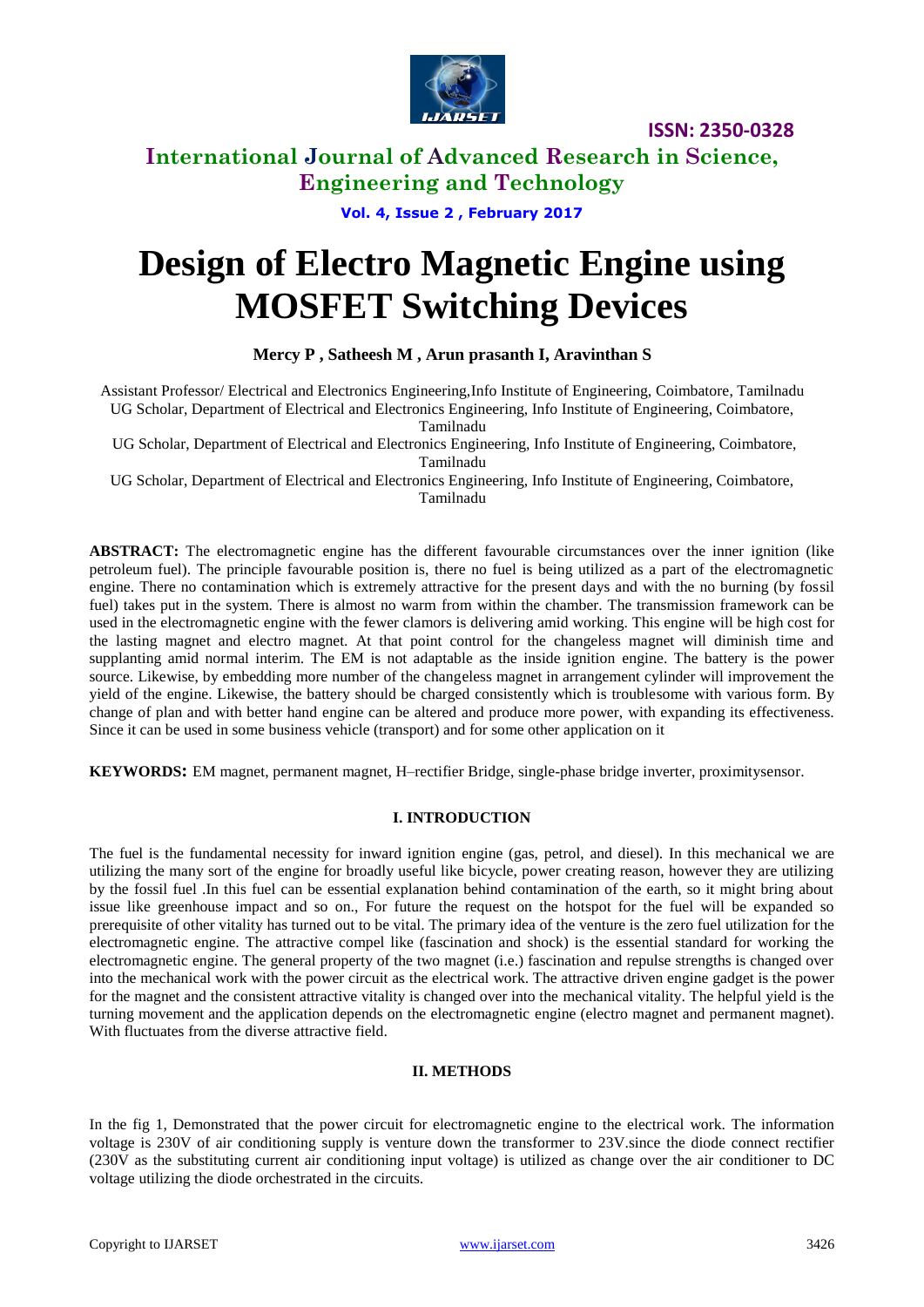

### **ISSN: 2350-0328 International Journal of Advanced Research in Science, Engineering and Technology**

**Vol. 4, Issue 2 , February 2017**



The bridgerectifier is use as the diode connect rectifier the yield DC voltage can be associated with single stage extension inverter. In which the inverter can changed over DC as information voltage to air conditioning voltage.Then H-bridgecan be utilized as the single stage extension inverter in this square chart. An Air conditioner yield voltage can be associated with the engine piece for the working reason. Since vicinity sensor or proximity sensor is utilized to detect the electromagnetic field or a light emission radiation from protest on it. The terminating circuit controller square is associated in the middle of the single stage extension inverter and nearness sensor.

#### **III. SIMULATION**

#### A. Diode bridge rectifier



#### Fig.2: Simulation of diode bridge rectifier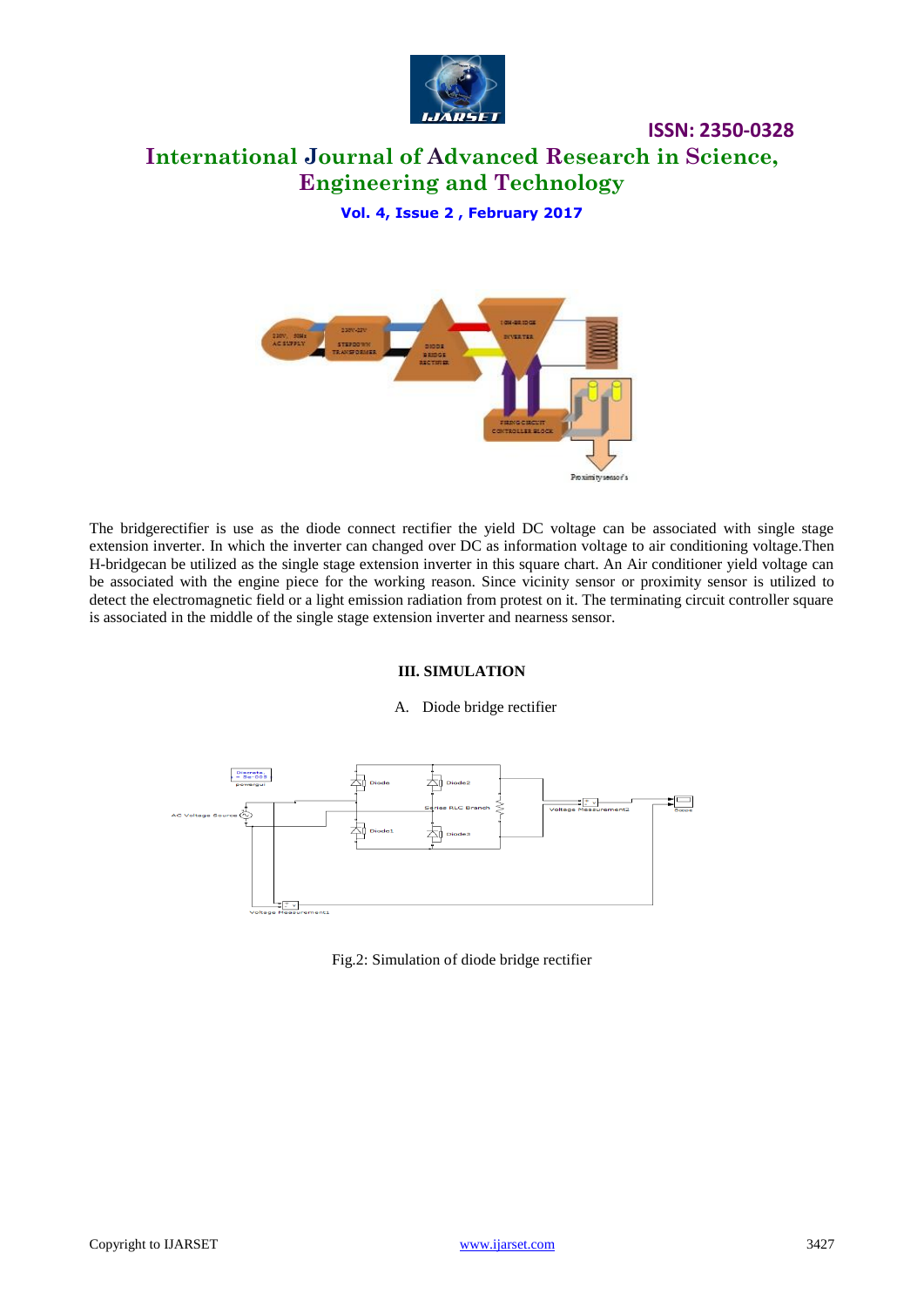

**International Journal of Advanced Research in Science, Engineering and Technology**

**Vol. 4, Issue 2 , February 2017**





Fig.3: Simulation input of Rectifier Fig.4: Simulation output of Rectifier



Fig .5: THD waveform of Rectifier

In the above graph Fig 3, 4, and 5 are the re-enactment circuit outline with information and yield wave shape and FFT Examination, THD waveform for the diode connect rectifier separately. The Simulation can be mimicked by utilizing MATLAB. In fig 3, the re-enactment can be kept under the discrete mode in light of the fact that have a consistent yield in the discrete way. The info air conditioning voltage (VIN  $= 30v$ ) is associated in arrangement RLC circuits and parallel with the 1N4007 diodes. The diode can likewise be utilized for constraining the stream of current. The voltmeter can be associated with the source and extension in it. In the fig 4, re-enactment result and wave frame can be seen from the extent of this circuit. The Fig, 5 demonstrates that the aggregate total harmonic distortion (THD) and the quick Fourier change examination. It should be possible by utilizing discrete symbol for the Simulation circuit.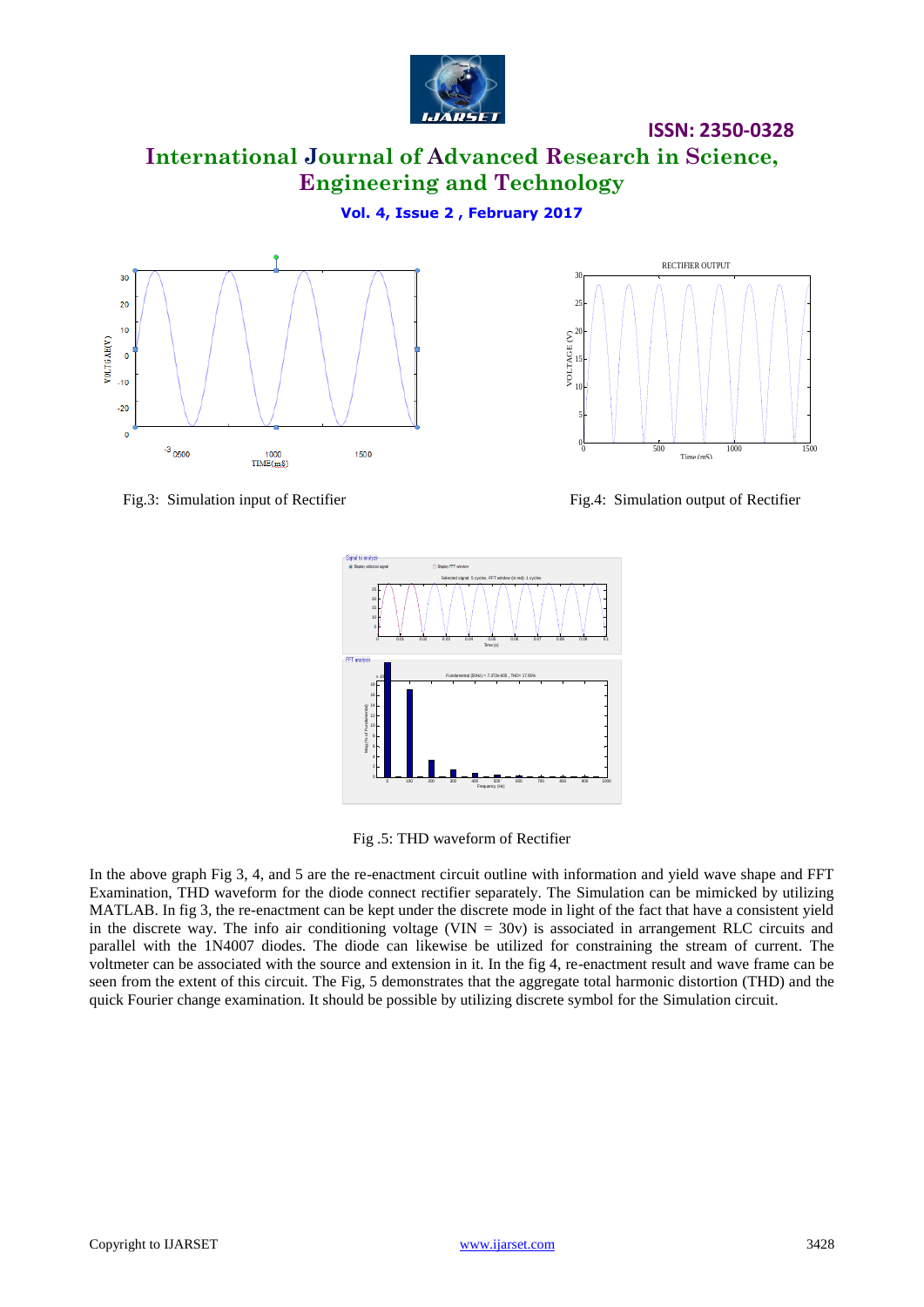

## **International Journal of Advanced Research in Science, Engineering and Technology**

**Vol. 4, Issue 2 , February 2017**



Fig.6 Simulation of inverter



Fig .7: Simulation of input voltage



Fig .8 Simulation of output voltage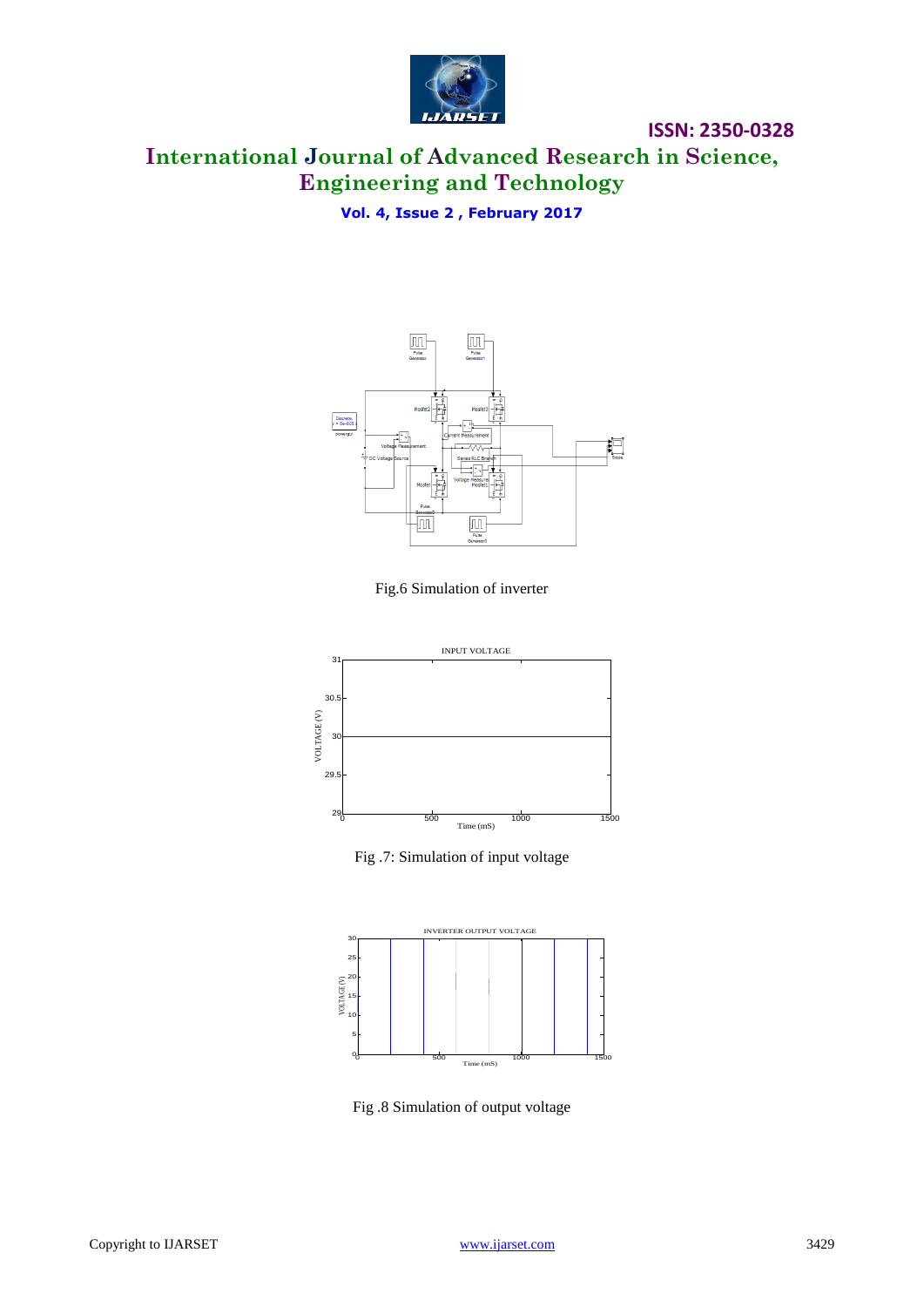

# **International Journal of Advanced Research in Science, Engineering and Technology**

**ISSN: 2350-0328**

**Vol. 4, Issue 2 , February 2017**



Fig. 9: Simulation of output current



Fig .10:THD wave form of single phase bridge inverter

In the above graph Fig 7, 8,9,10 and 11 are the reproduction circuit outline with info and yield wave shape and FFT Examination, THD waveform for the single stage inverter separately. It demonstrate that the Simulation outline of proposed technique for the single stage inverter. It can be acquired by the wellspring of the DC voltage with diode, heartbeat generator, MOSFET switch controller and voltage estimation. In the single extension inverter DC input voltage is changed over into the air conditioner yield voltage with heartbeat generator in day and age in on off qualities acquired. The info voltage of 30V DC changed over 30V Air conditioning, for the day and age for on and off of yield flag.

#### **IV. RESULTS AND DISCUSSION**

The electromagnetic engine chipping away at the guideline of the attraction was effectively outlined on the make and manufacture on the work. Since it use as the power as its information .and no perilous fuel is devoured, which is the essential objective of this venture. In which contamination is wiped out and made eco beneviolent. It is the four stroke engine, just the shock drive between the electro magnet and changeless magnet is utilized to produce torque. The twisting of the electro magnet is not superbly injured by machine. It can be twisted by hands on the machine. There is an air hole in which the winding is not tight. The attractive field produced won't be solid than we anticipated. Since the